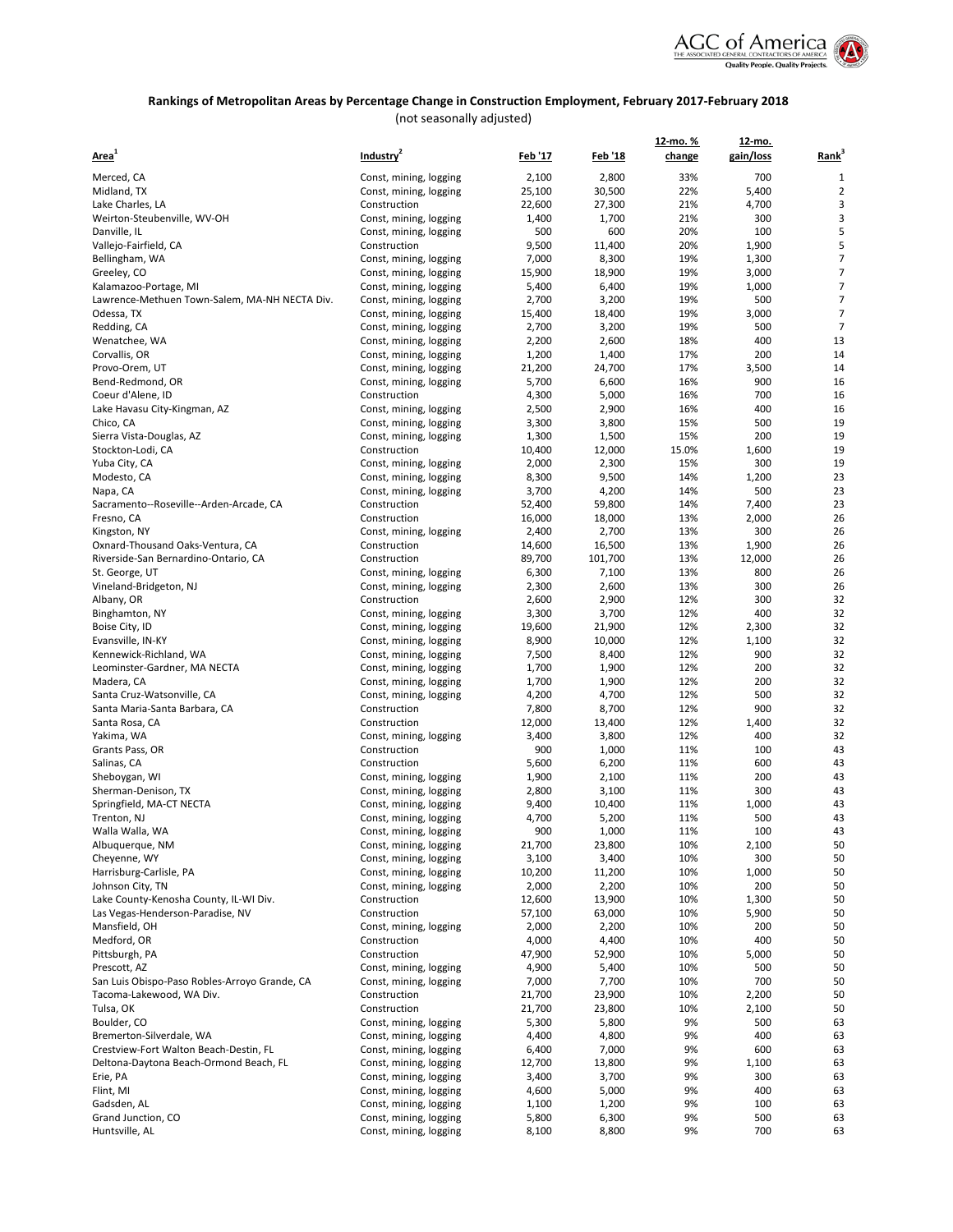| Area <sup>1</sup>                                            | Industry <sup>2</sup>                            | <u>Feb '17</u>   | <u>Feb '18</u>   | 12-mo.%<br>change | 12-mo.<br>gain/loss | Rank <sup>3</sup> |
|--------------------------------------------------------------|--------------------------------------------------|------------------|------------------|-------------------|---------------------|-------------------|
|                                                              | Construction                                     |                  |                  |                   |                     |                   |
| Jacksonville, FL                                             |                                                  | 41,200           | 45,000           | 9%<br>9%          | 3,800               | 63                |
| Knoxville, TN<br>Orlando-Kissimmee-Sanford, FL               | Const, mining, logging<br>Construction           | 17,400<br>71,600 | 18,900<br>77,800 | 9%                | 1,500<br>6,200      | 63<br>63          |
| Phoenix-Mesa-Scottsdale, AZ                                  | Construction                                     | 108,100          | 118,000          | 9%                | 9,900               | 63                |
| San Antonio-New Braunfels, TX                                | Construction                                     | 50,400           | 54,800           | 9%                | 4,400               | 63                |
| San Rafael, CA Div.                                          | Construction                                     | 6,700            | 7,300            | 9%                | 600                 | 63                |
| Terre Haute, IN                                              | Const, mining, logging                           | 3,200            | 3,500            | 9%                | 300                 | 63                |
| Waterbury, CT NECTA                                          | Const, mining, logging                           | 2,300            | 2,500            | 9%                | 200                 | 63                |
| West Palm Beach-Boca Raton-Delray Beach, FL Div.             | Construction                                     | 35,100           | 38,100           | 9%                | 3,000               | 63                |
| Worcester, MA-CT NECTA                                       | Const, mining, logging                           | 9,500            | 10,400           | 9%                | 900                 | 63                |
| Akron, OH                                                    | Const, mining, logging                           | 11,600           | 12,500           | 8%                | 900                 | 82                |
| Altoona, PA                                                  | Const, mining, logging                           | 2,600            | 2,800            | 8%                | 200                 | 82                |
| Ann Arbor, MI                                                | Const, mining, logging                           | 3,800            | 4,100            | 8%                | 300                 | 82                |
| Atlantic City-Hammonton, NJ                                  | Const, mining, logging                           | 4,900            | 5,300            | 8%                | 400                 | 82                |
| Bangor, ME NECTA                                             | Construction                                     | 2,500            | 2,700            | 8%                | 200                 | 82                |
| Charleston-North Charleston, SC                              | Const, mining, logging                           | 19,800           | 21,300           | 8%                | 1,500               | 82                |
| Cincinnati, OH-KY-IN                                         | Const, mining, logging                           | 43,400           | 46,900           | 8%                | 3,500               | 82                |
| Hickory-Lenoir-Morganton, NC<br>Huntington-Ashland, WV-KY-OH | Const, mining, logging                           | 3,800            | 4,100<br>6,800   | 8%<br>8%          | 300<br>500          | 82<br>82          |
| Janesville-Beloit, WI                                        | Const, mining, logging<br>Const, mining, logging | 6,300<br>2,600   | 2,800            | 8%                | 200                 | 82                |
| Lakeland-Winter Haven, FL                                    | Const, mining, logging                           | 13,100           | 14,100           | 8%                | 1,000               | 82                |
| Laredo, TX                                                   | Const, mining, logging                           | 3,800            | 4,100            | 8%                | 300                 | 82                |
| Lewiston, ID-WA                                              | Construction                                     | 1,200            | 1,300            | 8%                | 100                 | 82                |
| Lynn-Saugus-Marblehead, MA NECTA Div.                        | Const, mining, logging                           | 1,300            | 1,400            | 8%                | 100                 | 82                |
| Miami-Miami Beach-Kendall, FL Div.                           | Construction                                     | 46,100           | 49,800           | 8%                | 3,700               | 82                |
| Northern Virginia, VA                                        | Const, mining, logging                           | 70,300           | 76,200           | 8%                | 5,900               | 82                |
| Oakland-Hayward-Berkeley, CA Div.                            | Construction                                     | 66,700           | 72,300           | 8%                | 5,600               | 82                |
| Panama City, FL                                              | Const, mining, logging                           | 5,000            | 5,400            | 8%                | 400                 | 82                |
| Raleigh, NC                                                  | Const, mining, logging                           | 36,400           | 39,200           | 8%                | 2,800               | 82                |
| Spartanburg, SC                                              | Const, mining, logging                           | 7,100            | 7,700            | 8%                | 600                 | 82                |
| Anaheim-Santa Ana-Irvine, CA Div.                            | Construction                                     | 96,800           | 103,100          | 7%                | 6,300               | 102               |
| Boston-Cambridge-Newton, MA NECTA Div.                       | Const, mining, logging                           | 61,000           | 65,200           | 7%                | 4,200               | 102               |
| Brockton-Bridgewater-Easton, MA NECTA Div.                   | Const, mining, logging                           | 4,300            | 4,600            | 7%                | 300                 | 102               |
| College Station-Bryan, TX                                    | Const, mining, logging                           | 7,200            | 7,700            | 7%                | 500                 | 102               |
| Dallas-Plano-Irving, TX Div.                                 | Const, mining, logging                           | 137,200          | 146,900          | 7%                | 9,700               | 102               |
| Denver-Aurora-Lakewood, CO                                   | Const, mining, logging                           | 96,900           | 103,500          | 7%                | 6,600               | 102               |
| Dover-Durham, NH-ME NECTA                                    | Const, mining, logging                           | 1,500            | 1,600            | 7%<br>7%          | 100                 | 102<br>102        |
| El Paso, TX                                                  | Const, mining, logging                           | 15,000           | 16,100           | 7%                | 1,100<br>300        | 102               |
| Fayetteville, NC<br>Fayetteville-Springdale-Rogers, AR-MO    | Const, mining, logging<br>Const, mining, logging | 4,400<br>10,700  | 4,700<br>11,500  | 7%                | 800                 | 102               |
| Grand Rapids-Wyoming, MI                                     | Const, mining, logging                           | 21,400           | 22,900           | 7%                | 1,500               | 102               |
| Logan, UT-ID                                                 | Const, mining, logging                           | 2,800            | 3,000            | 7%                | 200                 | 102               |
| Lowell-Billerica-Chelmsford, MA-NH NECTA Div.                | Const, mining, logging                           | 8,100            | 8,700            | 7%                | 600                 | 102               |
| Peabody-Salem-Beverly, MA NECTA Div.                         | Const, mining, logging                           | 2,900            | 3,100            | 7%                | 200                 | 102               |
| Richmond, VA                                                 | Const, mining, logging                           | 36,200           | 38,800           | 7%                | 2,600               | 102               |
| Salem, OR                                                    | Construction                                     | 9,400            | 10,100           | 7%                | 700                 | 102               |
| San Diego-Carlsbad, CA                                       | Construction                                     | 76,600           | 81,800           | 7%                | 5,200               | 102               |
| Scranton--Wilkes-Barre--Hazleton, PA                         | Const, mining, logging                           | 9,100            | 9,700            | 7%                | 600                 | 102               |
| Seattle-Bellevue-Everett, WA Div.                            | Construction                                     | 93,200           | 100,000          | 7%                | 6,800               | 102               |
| Silver Spring-Frederick-Rockville, MD Div.                   | Const, mining, logging                           | 33,000           | 35,200           | 7%                | 2,200               | 102               |
| Tallahassee, FL                                              | Const, mining, logging                           | 7,400            | 7,900            | 7%                | 500                 | 102               |
| Tucson, AZ                                                   | Construction                                     | 15,300           | 16,400           | 7%                | 1,100               | 102               |
| Tyler, TX                                                    | Const, mining, logging                           | 5,800            | 6,200            | 7%                | 400                 | 102               |
| Austin-Round Rock, TX                                        | Const, mining, logging                           | 59,700           | 63,300           | 6%                | 3,600               | 125               |
| Chattanooga, TN-GA                                           | Const, mining, logging                           | 9,600            | 10,200           | 6%                | 600                 | 125               |
| Cleveland, TN                                                | Const, mining, logging                           | 1,700            | 1,800            | 6%                | 100                 | 125               |
| Colorado Springs, CO                                         | Const, mining, logging                           | 16,100           | 17,100           | 6%                | 1,000               | 125               |
| Duluth, MN-WI<br>East Stroudsburg, PA                        | Const, mining, logging<br>Const, mining, logging | 7,800<br>1,600   | 8,300<br>1,700   | 6%<br>6%          | 500<br>100          | 125<br>125        |
| Eau Claire, WI                                               | Const, mining, logging                           | 3,200            | 3,400            | 6%                | 200                 | 125               |
| El Centro, CA                                                | Const, mining, logging                           | 1,800            | 1,900            | 6%                | 100                 | 125               |
| Elizabethtown-Fort Knox, KY                                  | Const, mining, logging                           | 1,700            | 1,800            | 6%                | 100                 | 125               |
| Framingham, MA NECTA Div.                                    | Const, mining, logging                           | 8,700            | 9,200            | 6%                | 500                 | 125               |
| Gettysburg, PA                                               | Const, mining, logging                           | 1,800            | 1,900            | 6%                | 100                 | 125               |
| Idaho Falls, ID                                              | Const, mining, logging                           | 3,500            | 3,700            | 6%                | 200                 | 125               |
| Indianapolis-Carmel-Anderson, IN                             | Construction                                     | 46,500           | 49,100           | 6%                | 2,600               | 125               |
| Johnstown, PA                                                | Const, mining, logging                           | 1,600            | 1,700            | 6%                | 100                 | 125               |
| Kansas City, MO                                              | Const, mining, logging                           | 27,200           | 28,800           | 6%                | 1,600               | 125               |
| Lawton, OK                                                   | Const, mining, logging                           | 1,600            | 1,700            | 6%                | 100                 | 125               |
| Lincoln, NE                                                  | Const, mining, logging                           | 8,300            | 8,800            | 6%                | 500                 | 125               |
| Los Angeles-Long Beach-Glendale, CA Div.                     | Construction                                     | 132,600          | 140,300          | 6%                | 7,700               | 125               |
| Myrtle Beach-Conway-North Myrtle Beach, SC-NC                | Const, mining, logging                           | 9,400            | 10,000           | 6%                | 600                 | 125               |
| North Port-Sarasota-Bradenton, FL                            | Const, mining, logging                           | 22,800           | 24,200           | 6%                | 1,400               | 125               |
| Palm Bay-Melbourne-Titusville, FL                            | Const, mining, logging                           | 13,100           | 13,900           | 6%                | 800                 | 125               |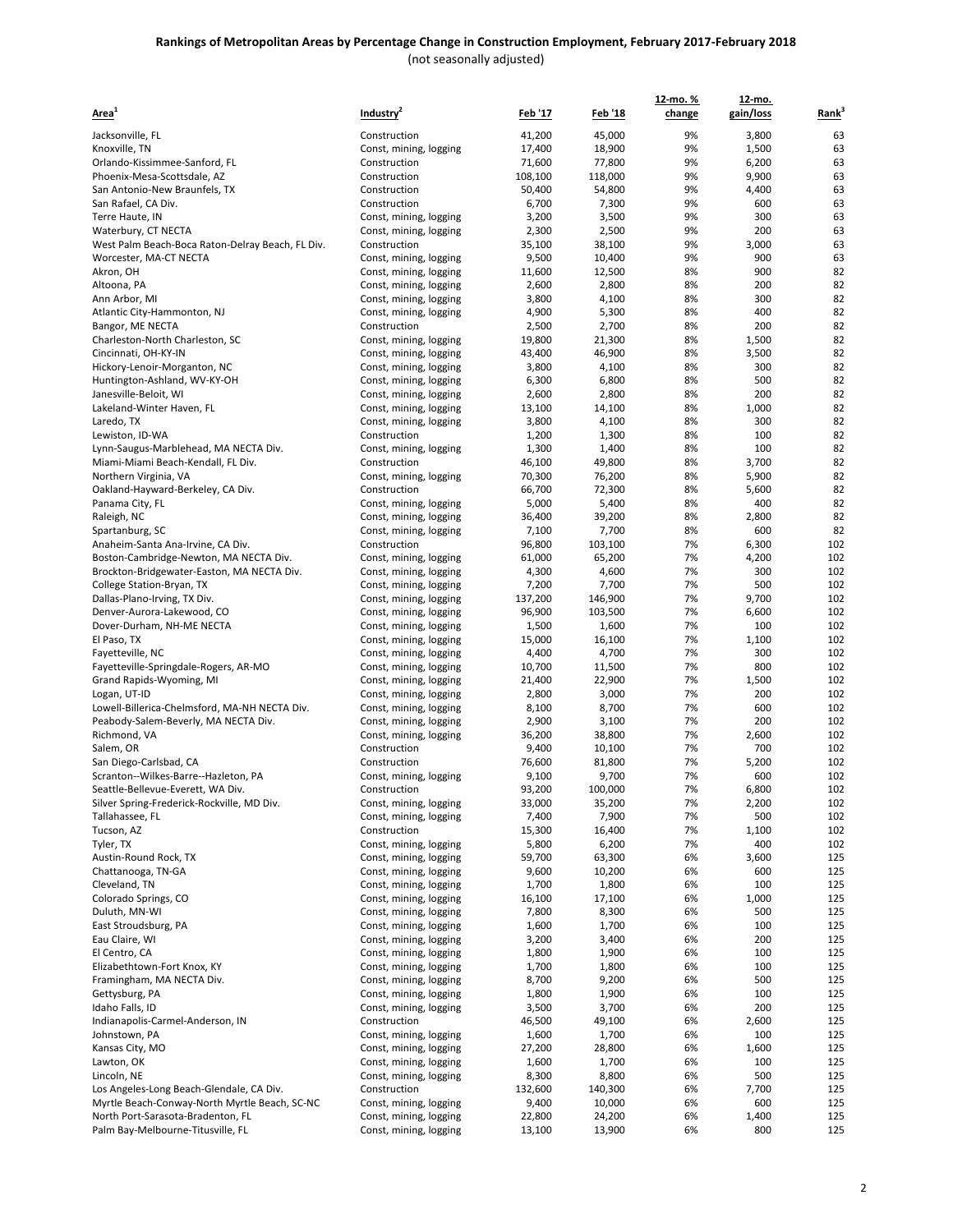|                                                                            |                                                  |                  |                  | 12-mo.%    | 12-mo.       |                   |
|----------------------------------------------------------------------------|--------------------------------------------------|------------------|------------------|------------|--------------|-------------------|
| Area <sup>1</sup>                                                          | Industry <sup>2</sup>                            | <u>Feb '17</u>   | <u>Feb '18</u>   | change     | gain/loss    | Rank <sup>3</sup> |
| Pensacola-Ferry Pass-Brent, FL                                             | Const, mining, logging                           | 11,300           | 12,000           | 6%         | 700          | 125               |
| Reading, PA                                                                | Const, mining, logging                           | 7,000            | 7,400            | 6%         | 400          | 125               |
| Salt Lake City, UT                                                         | Const, mining, logging                           | 38,200           | 40,500           | 6%         | 2,300        | 125               |
| San Jose-Sunnyvale-Santa Clara, CA                                         | Construction                                     | 47,200           | 50,200           | 6%         | 3,000        | 125               |
| Springfield, IL<br>Warren-Troy-Farmington Hills, MI Div.                   | Const, mining, logging<br>Const, mining, logging | 3,400<br>43,300  | 3,600<br>46,000  | 6%<br>6%   | 200<br>2,700 | 125<br>125        |
| Wilmington, DE-MD-NJ Div.                                                  | Const, mining, logging                           | 16,500           | 17,500           | 6%         | 1,000        | 125               |
| Atlanta-Sandy Springs-Roswell, GA                                          | Construction                                     | 118,300          | 124,100          | 5%         | 5,800        | 153               |
| Augusta-Richmond County, GA-SC                                             | Const, mining, logging                           | 11,500           | 12,100           | 5%         | 600          | 153               |
| Charlottesville, VA                                                        | Const, mining, logging                           | 5,500            | 5,800            | 5%         | 300          | 153               |
| Columbus, GA-AL                                                            | Const, mining, logging                           | 4,300            | 4,500            | 5%         | 200          | 153               |
| Fort Lauderdale-Pompano Beach-Deerfield Beach, FL Div. Construction        |                                                  | 45,900           | 48,200           | 5%         | 2,300        | 153               |
| Hagerstown-Martinsburg, MD-WV<br>Houma-Thibodaux, LA                       | Const, mining, logging<br>Construction           | 3,700<br>4,400   | 3,900<br>4,600   | 5%<br>5%   | 200<br>200   | 153<br>153        |
| Lancaster, PA                                                              | Const, mining, logging                           | 16,000           | 16,800           | 5%         | 800          | 153               |
| Muskegon, MI                                                               | Const, mining, logging                           | 1,900            | 2,000            | 5%         | 100          | 153               |
| New Bedford, MA NECTA                                                      | Const, mining, logging                           | 2,200            | 2,300            | 5%         | 100          | 153               |
| New York City, NY                                                          | Const, mining, logging                           | 145,100          | 151,800          | 5%         | 6,700        | 153               |
| Olympia-Tumwater, WA                                                       | Const, mining, logging                           | 5,600            | 5,900            | 5%         | 300          | 153               |
| Portland-Vancouver-Hillsboro, OR-WA<br>Rochester, NY                       | Construction<br>Construction                     | 63,200<br>17,600 | 66,300<br>18,500 | 5%<br>5%   | 3,100<br>900 | 153<br>153        |
| Salisbury, MD-DE                                                           | Const, mining, logging                           | 8,200            | 8,600            | 5%         | 400          | 153               |
| San Angelo, TX                                                             | Const, mining, logging                           | 3,700            | 3,900            | 5%         | 200          | 153               |
| Victoria, TX                                                               | Const, mining, logging                           | 4,200            | 4,400            | 5%         | 200          | 153               |
| Bakersfield, CA                                                            | Construction                                     | 14,400           | 15,000           | 4%         | 600          | 170               |
| Bloomington, IL                                                            | Const, mining, logging                           | 2,400            | 2,500            | 4%         | 100          | 170               |
| Columbus, OH                                                               | Const, mining, logging                           | 35,600           | 37,100           | 4%         | 1,500        | 170               |
| Dothan, AL                                                                 | Const, mining, logging                           | 2,400            | 2,500            | 4%         | 100          | 170               |
| Gulfport-Biloxi-Pascagoula, MS<br>Houston-The Woodlands-Sugar Land, TX     | Const, mining, logging<br>Construction           | 7,500<br>214,200 | 7,800<br>223,500 | 4%<br>4%   | 300<br>9,300 | 170<br>170        |
| Jackson, TN                                                                | Const, mining, logging                           | 2,600            | 2,700            | 4%         | 100          | 170               |
| Little Rock-North Little Rock-Conway, AR                                   | Const, mining, logging                           | 16,900           | 17,600           | 4%         | 700          | 170               |
| Longview, TX                                                               | Const, mining, logging                           | 14,200           | 14,800           | 4%         | 600          | 170               |
| Lubbock, TX                                                                | Const, mining, logging                           | 7,600            | 7,900            | 4%         | 300          | 170               |
| Lynchburg, VA                                                              | Const, mining, logging                           | 5,600            | 5,800            | 4%         | 200          | 170               |
| Madison, WI                                                                | Const, mining, logging                           | 15,700           | 16,300           | 4%         | 600          | 170               |
| Naples-Immokalee-Marco Island, FL<br>Nassau County-Suffolk County, NY Div. | Const, mining, logging<br>Const, mining, logging | 15,200<br>74,200 | 15,800<br>76,900 | 4%<br>4%   | 600<br>2,700 | 170<br>170        |
| Oklahoma City, OK                                                          | Construction                                     | 28,900           | 30,000           | 4%         | 1,100        | 170               |
| Oshkosh-Neenah, WI                                                         | Const, mining, logging                           | 4,700            | 4,900            | 4%         | 200          | 170               |
| Portsmouth, NH-ME NECTA                                                    | Const, mining, logging                           | 2,400            | 2,500            | 4%         | 100          | 170               |
| Providence-Warwick, RI-MA NECTA                                            | Construction                                     | 20,300           | 21,100           | 4%         | 800          | 170               |
| Reno, NV                                                                   | Construction                                     | 15,300           | 15,900           | 4%         | 600          | 170               |
| Santa Fe, NM<br>Sioux Falls, SD                                            | Const, mining, logging                           | 2,700<br>7,200   | 2,800<br>7,500   | 4.0%<br>4% | 100<br>300   | 170<br>170        |
| Springfield, MO                                                            | Const, mining, logging<br>Const, mining, logging | 8,500            | 8,800            | 4%         | 300          | 170               |
| Texarkana, TX-AR                                                           | Const, mining, logging                           | 2,800            | 2,900            | 4%         | 100          | 170               |
| Visalia-Porterville, CA                                                    | Const, mining, logging                           | 5,400            | 5,600            | 4%         | 200          | 170               |
| Washington, DC                                                             | Const, mining, logging                           | 14,800           | 15,400           | 4%         | 600          | 170               |
| Yuma, AZ                                                                   | Const, mining, logging                           | 2,300            | 2,400            | 4%         | 100          | 170               |
| Allentown-Bethlehem-Easton, PA-NJ                                          | Const, mining, logging                           | 12,100           | 12,500           | 3%         | 400          | 196               |
| Amarillo, TX<br>Appleton, WI                                               | Const, mining, logging<br>Const, mining, logging | 6,900<br>7,700   | 7,100<br>7,900   | 3%<br>3%   | 200<br>200   | 196<br>196        |
| Baltimore-Columbia-Towson, MD                                              | Const, mining, logging                           | 74,800           | 77,400           | 3%         | 2,600        | 196               |
| Barnstable Town, MA NECTA                                                  | Const, mining, logging                           | 6,000            | 6,200            | 3%         | 200          | 196               |
| Bergen-Hudson-Passaic, NJ                                                  | Const, mining, logging                           | 28,700           | 29,500           | 3%         | 800          | 196               |
| Birmingham-Hoover, AL                                                      | Construction                                     | 24,900           | 25,600           | 3%         | 700          | 196               |
| Charleston, WV                                                             | Const, mining, logging                           | 6,500            | 6,700            | 3%         | 200          | 196               |
| Dayton, OH                                                                 | Const, mining, logging<br>Const, mining, logging | 11,600           | 12,000           | 3%         | 400          | 196               |
| Detroit-Dearborn-Livonia, MI Div.<br>Gary, IN Div.                         | Construction                                     | 19,900<br>14,600 | 20,500<br>15,100 | 3%<br>3%   | 600<br>500   | 196<br>196        |
| Green Bay, WI                                                              | Const, mining, logging                           | 7,100            | 7,300            | 3%         | 200          | 196               |
| Greenville, NC                                                             | Const, mining, logging                           | 3,000            | 3,100            | 3%         | 100          | 196               |
| Lansing-East Lansing, MI                                                   | Const, mining, logging                           | 6,600            | 6,800            | 3%         | 200          | 196               |
| Longview, WA                                                               | Const, mining, logging                           | 3,000            | 3,100            | 3%         | 100          | 196               |
| Louisville/Jefferson County, KY-IN                                         | Const, mining, logging                           | 26,800           | 27,600           | 3%         | 800          | 196               |
| Milwaukee-Waukesha-West Allis, WI                                          | Construction                                     | 27,400           | 28,100           | 3%         | 700          | 196               |
| Mobile, AL                                                                 | Const, mining, logging                           | 11,300           | 11,600           | 3%         | 300          | 196               |
| Mount Vernon-Anacortes, WA<br>Pueblo, CO                                   | Const, mining, logging<br>Const, mining, logging | 4,000<br>3,300   | 4,100<br>3,400   | 3%<br>3%   | 100<br>100   | 196<br>196        |
| Punta Gorda, FL                                                            | Const, mining, logging                           | 3,800            | 3,900            | 3%         | 100          | 196               |
| Rochester, MN                                                              | Const, mining, logging                           | 3,900            | 4,000            | 3%         | 100          | 196               |
| Savannah, GA                                                               | Const, mining, logging                           | 7,300            | 7,500            | 3%         | 200          | 196               |
| Tampa-St. Petersburg-Clearwater, FL                                        | Construction                                     | 71,900           | 73,800           | 3%         | 1,900        | 196               |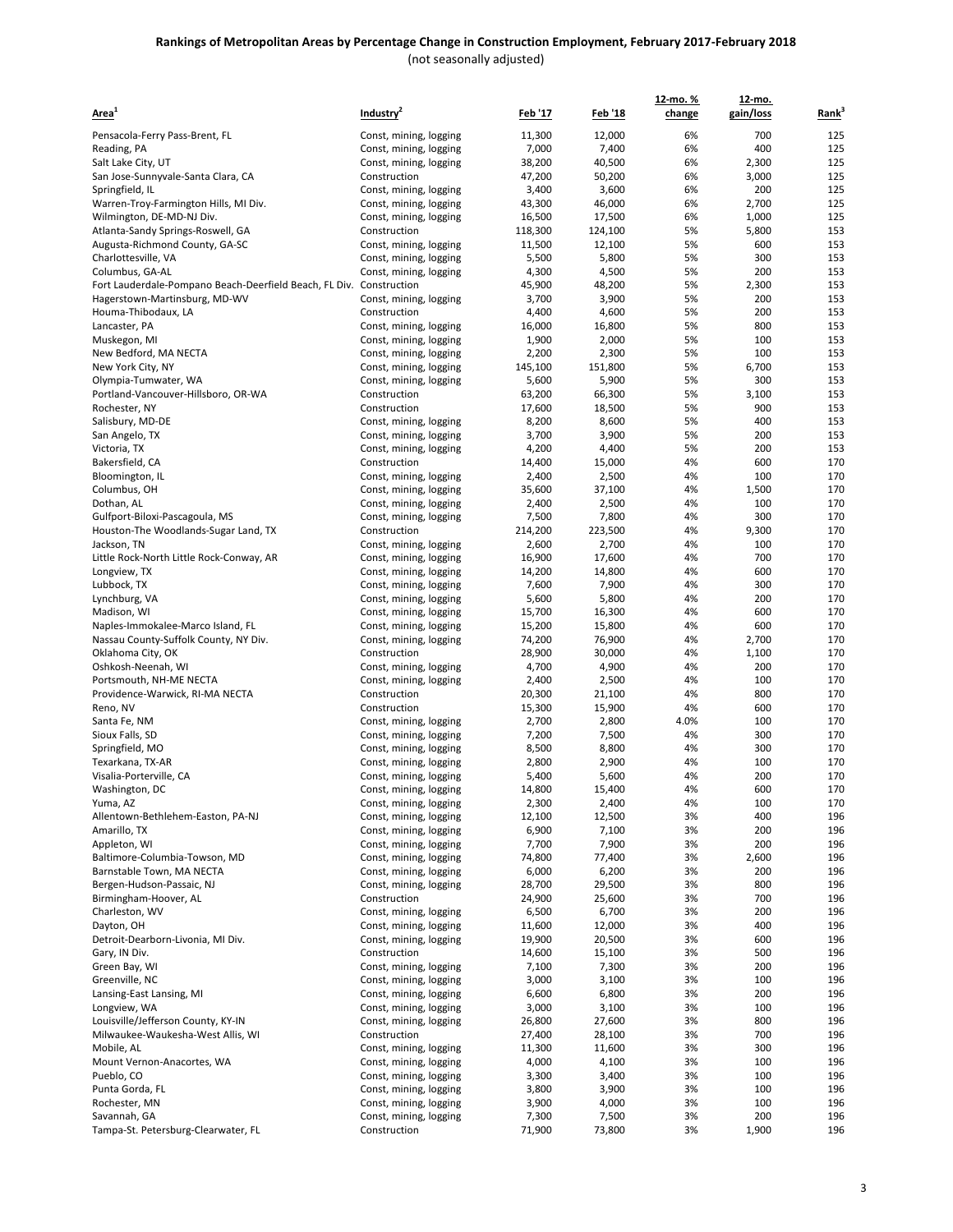| Area <sup>1</sup>                                                                                 | Industry <sup>4</sup>                            | <u>Feb '17</u>  | <u>Feb '18</u>  | 12-mo.%<br>change | 12-mo.<br>gain/loss | Rank <sup>3</sup> |
|---------------------------------------------------------------------------------------------------|--------------------------------------------------|-----------------|-----------------|-------------------|---------------------|-------------------|
|                                                                                                   |                                                  |                 |                 | 3%                | 100                 | 196               |
| Taunton-Middleborough-Norton, MA NECTA Div.<br>Youngstown-Warren-Boardman, OH-PA                  | Const, mining, logging<br>Const, mining, logging | 3,000<br>7,700  | 3,100<br>7,900  | 3%                | 200                 | 196               |
| Asheville, NC                                                                                     | Const, mining, logging                           | 8,400           | 8,600           | 2%                | 200                 | 222               |
| Charlotte-Concord-Gastonia, NC-SC                                                                 | Const, mining, logging                           | 60,000          | 61,300          | 2%                | 1,300               | 222               |
| Corpus Christi, TX                                                                                | Const, mining, logging                           | 26,500          | 26,900          | 2%                | 400                 | 222               |
| Delaware County, PA                                                                               | Const, mining, logging                           | 11,300          | 11,500          | 2%                | 200                 | 222               |
| Elgin, IL Div.                                                                                    | Construction                                     | 11,100          | 11,300          | 2%                | 200                 | 222               |
| Eugene, OR                                                                                        | Construction                                     | 6,600           | 6,700           | 2%                | 100                 | 222               |
| Fort Smith, AR-OK                                                                                 | Const, mining, logging                           | 5,300           | 5,400           | 2%                | 100                 | 222               |
| Gainesville, FL                                                                                   | Const, mining, logging                           | 5,400           | 5,500           | 2%                | 100                 | 222               |
| Greensboro-High Point, NC                                                                         | Const, mining, logging                           | 14,700          | 15,000          | 2%                | 300                 | 222               |
| Jackson, MS                                                                                       | Construction                                     | 10,100          | 10,300          | 2%                | 200                 | 222               |
| Killeen-Temple, TX                                                                                | Const, mining, logging                           | 6,600           | 6,700           | 2%                | 100                 | 222               |
| Lexington-Fayette, KY                                                                             | Const, mining, logging                           | 12,900          | 13,100          | 2%                | 200                 | 222               |
| McAllen-Edinburg-Mission, TX                                                                      | Const, mining, logging                           | 8,100           | 8,300           | 2%                | 200                 | 222               |
| Minneapolis-St. Paul-Bloomington, MN-WI                                                           | Const, mining, logging                           | 69,300          | 70,400          | 2%                | 1,100               | 222               |
| Nashua, NH-MA NECTA Div.                                                                          | Const, mining, logging                           | 4,900           | 5,000           | 2%                | 100                 | 222               |
| New Orleans-Metairie, LA                                                                          | Construction                                     | 29,000          | 29,600          | 2%                | 600                 | 222               |
| Orange-Rockland-Westchester, NY                                                                   | Const, mining, logging                           | 38,400          | 39,200          | 2%                | 800                 | 222               |
| Rapid City, SD                                                                                    | Const, mining, logging                           | 4,400           | 4,500           | 2%                | 100                 | 222               |
| Shreveport-Bossier City, LA                                                                       | Construction                                     | 8,300           | 8,500           | 2%                | 200                 | 222               |
| South Bend-Mishawaka, IN-MI                                                                       | Const, mining, logging                           | 5,100           | 5,200           | 2%                | 100                 | 222               |
| St. Cloud, MN                                                                                     | Const, mining, logging                           | 5,500           | 5,600           | 2%                | 100                 | 222               |
| Tuscaloosa, AL                                                                                    | Const, mining, logging                           | 6,200           | 6,300           | 2%                | 100                 | 222               |
| Urban Honolulu, HI                                                                                | Const, mining, logging                           | 26,700          | 27,200          | 2%                | 500                 | 222               |
| Virginia Beach-Norfolk-Newport News, VA-NC                                                        | Const, mining, logging                           | 36,700          | 37,300          | 2%                | 600                 | 222               |
| Winston-Salem, NC                                                                                 | Const, mining, logging                           | 10,300          | 10,500          | 2%                | 200                 | 222               |
| Albany-Schenectady-Troy, NY                                                                       | Const, mining, logging                           | 17,200          | 17,400          | 1%                | 200                 | 247               |
| Buffalo-Cheektowaga-Niagara Falls, NY                                                             | Const, mining, logging                           | 17,800          | 17,900          | 1%                | 100                 | 247<br>247        |
| Chicago-Naperville-Arlington Heights, IL Div.                                                     | Construction                                     | 114,600         | 116,100         | 1.0%              | 1,500               |                   |
| Cleveland-Elyria, OH<br>Durham-Chapel Hill, NC                                                    | Const, mining, logging                           | 32,100<br>7,900 | 32,300<br>8,000 | 1%<br>1%          | 200<br>100          | 247<br>247        |
| Fargo, ND-MN                                                                                      | Const, mining, logging<br>Const, mining, logging | 7,400           | 7,500           | 1%                | 100                 | 247               |
| Fort Collins, CO                                                                                  | Const, mining, logging                           | 10,800          | 10,900          | 1%                | 100                 | 247               |
| Greenville-Anderson-Mauldin, SC                                                                   | Const, mining, logging                           | 18,000          | 18,100          | 1%                | 100                 | 247               |
| Memphis, TN-MS-AR                                                                                 | Const, mining, logging                           | 22,100          | 22,400          | 1%                | 300                 | 247               |
| Ogden-Clearfield, UT                                                                              | Const, mining, logging                           | 17,100          | 17,300          | 1%                | 200                 | 247               |
| Omaha-Council Bluffs, NE-IA                                                                       | Const, mining, logging                           | 25,500          | 25,700          | 1%                | 200                 | 247               |
| Abilene, TX                                                                                       | Const, mining, logging                           | 4,500           | 4,500           | 0%                | 0                   | 258               |
| Anniston-Oxford-Jacksonville, AL                                                                  | Const, mining, logging                           | 1,000           | 1,000           | 0%                | 0                   | 258               |
| Bay City, MI                                                                                      | Const, mining, logging                           | 900             | 900             | 0%                | 0                   | 258               |
| Beaumont-Port Arthur, TX                                                                          | Const, mining, logging                           | 19,400          | 19,400          | 0%                | 0                   | 258               |
| Bloomsburg-Berwick, PA                                                                            | Const, mining, logging                           | 900             | 900             | 0%                | 0                   | 258               |
| Brownsville-Harlingen, TX                                                                         | Const, mining, logging                           | 2,900           | 2,900           | 0%                | 0                   | 258               |
| Burlington, NC                                                                                    | Const, mining, logging                           | 2,600           | 2,600           | 0%                | 0                   | 258               |
| Burlington-South Burlington, VT NECTA                                                             | Const, mining, logging                           | 5,300           | 5,300           | 0%                | 0                   | 258               |
| Canton-Massillon, OH                                                                              | Const, mining, logging                           | 8,100           | 8,100           | 0%                | 0                   | 258               |
| Casper, WY                                                                                        | Construction                                     | 2,500           | 2,500           | 0%                | 0                   | 258               |
| Chambersburg-Waynesboro, PA                                                                       | Const, mining, logging                           | 2,100           | 2,100           | 0%                | 0                   | 258               |
| Champaign-Urbana, IL                                                                              | Const, mining, logging                           | 2,900           | 2,900           | 0%                | 0                   | 258               |
| Clarksville, TN-KY                                                                                | Const, mining, logging                           | 3,000           | 3,000           | 0%                | 0                   | 258               |
| Decatur, AL                                                                                       | Const, mining, logging                           | 3,400           | 3,400           | 0%                | 0                   | 258               |
| Des Moines-West Des Moines, IA                                                                    | Const, mining, logging                           | 17,800          | 17,800          | 0%                | 0                   | 258               |
| Dutchess County-Putnam County, NY Div.                                                            | Const, mining, logging                           | 7,500           | 7,500           | 0%                | 0                   | 258               |
| Elkhart-Goshen, IN                                                                                | Const, mining, logging                           | 3,200           | 3,200           | 0%                | 0                   | 258               |
| Elmira, NY                                                                                        | Const, mining, logging                           | 1,300           | 1,300           | 0%                | 0                   | 258               |
| Flagstaff, AZ                                                                                     | Const, mining, logging                           | 2,300           | 2,300           | 0%                | 0                   | 258               |
| Florence-Muscle Shoals, AL                                                                        | Const, mining, logging                           | 3,100           | 3,100           | 0%                | 0                   | 258               |
| Fond du Lac, WI                                                                                   | Const, mining, logging                           | 2,700           | 2,700           | 0%                | 0                   | 258               |
| Grand Forks, ND-MN                                                                                | Const, mining, logging                           | 2,500           | 2,500           | 0%                | 0                   | 258               |
| Hanford-Corcoran, CA<br>Haverhill-Newburyport-Amesbury Town, MA-NH NECTA D Const, mining, logging | Const, mining, logging                           | 900             | 900<br>4,000    | 0%<br>0%          | 0<br>0              | 258<br>258        |
| Ithaca, NY                                                                                        | Const, mining, logging                           | 4,000<br>1,100  | 1,100           | 0%                | 0                   | 258               |
| Jackson, MI                                                                                       |                                                  |                 | 1,700           | 0%                | 0                   | 258               |
| Kankakee, IL                                                                                      | Const, mining, logging<br>Const, mining, logging | 1,700<br>1,100  | 1,100           | 0%                | 0                   | 258               |
| La Crosse-Onalaska, WI-MN                                                                         | Const, mining, logging                           | 2,500           | 2,500           | 0%                | 0                   | 258               |
| Lafayette-West Lafayette, IN                                                                      | Const, mining, logging                           | 3,100           | 3,100           | 0%                | 0                   | 258               |
| Lewiston-Auburn, ME NECTA                                                                         | Const, mining, logging                           | 2,300           | 2,300           | 0%                | 0                   | 258               |
| Lima, OH                                                                                          | Const, mining, logging                           | 1,700           | 1,700           | 0%                | 0                   | 258               |
| Manchester, NH NECTA                                                                              | Const, mining, logging                           | 4,900           | 4,900           | 0%                | 0                   | 258               |
| Monroe, MI                                                                                        | Const, mining, logging                           | 1,800           | 1,800           | 0%                | 0                   | 258               |
| Montgomery, AL                                                                                    | Const, mining, logging                           | 6,200           | 6,200           | 0%                | 0                   | 258               |
| Morristown, TN                                                                                    | Const, mining, logging                           | 1,900           | 1,900           | 0%                | 0                   | 258               |
| New Haven, CT NECTA                                                                               | Const, mining, logging                           | 9,700           | 9,700           | 0%                | 0                   | 258               |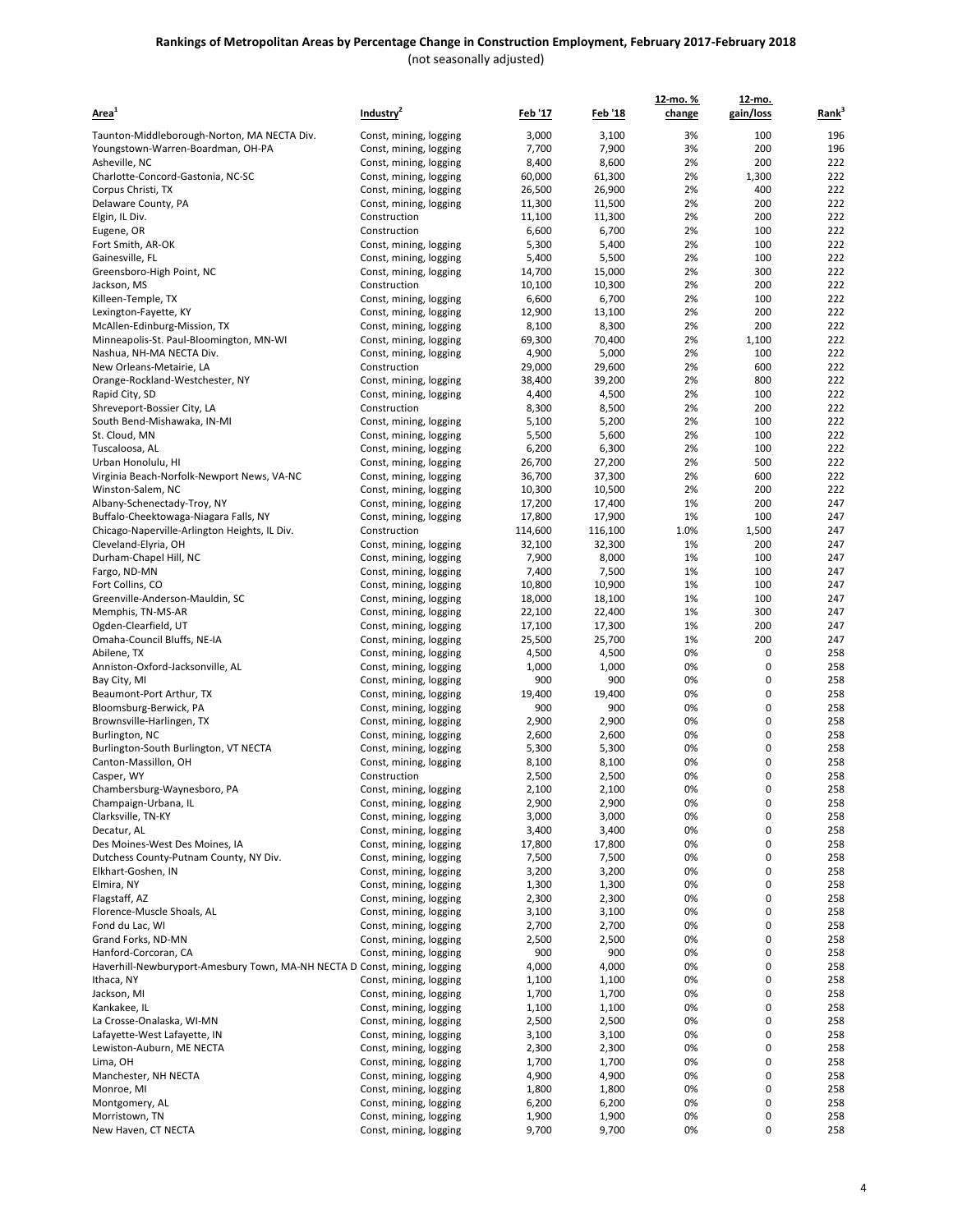|                                                                              |                        |                |         | 12-mo. % | 12-mo.      |                   |
|------------------------------------------------------------------------------|------------------------|----------------|---------|----------|-------------|-------------------|
| Area <sup>1</sup>                                                            | Industry <sup>2</sup>  | <u>Feb '17</u> | Feb '18 | change   | gain/loss   | Rank <sup>3</sup> |
|                                                                              |                        |                |         |          |             |                   |
| Niles-Benton Harbor, MI                                                      | Const, mining, logging | 1,700          | 1,700   | 0%       | 0           | 258               |
| Ocala, FL                                                                    | Const, mining, logging | 7,100          | 7,100   | 0%<br>0% | 0<br>0      | 258<br>258        |
| Owensboro, KY                                                                | Const, mining, logging | 2,700          | 2,700   |          |             |                   |
| Pittsfield, MA NECTA                                                         | Const, mining, logging | 1,900          | 1,900   | 0%       | 0           | 258               |
| Port St. Lucie, FL                                                           | Const, mining, logging | 10,000         | 10,000  | 0%       | 0           | 258               |
| Racine, WI                                                                   | Const, mining, logging | 2,500          | 2,500   | 0%       | 0           | 258               |
| Rockford, IL                                                                 | Const, mining, logging | 4,500          | 4,500   | 0%       | 0           | 258               |
| Rocky Mount, NC                                                              | Const, mining, logging | 2,400          | 2,400   | 0%       | 0           | 258               |
| Saginaw, MI                                                                  | Const, mining, logging | 2,600          | 2,600   | 0%       | $\mathbf 0$ | 258               |
| Sebastian-Vero Beach, FL                                                     | Const, mining, logging | 3,900          | 3,900   | 0%       | 0           | 258               |
| Springfield, OH                                                              | Const, mining, logging | 1,000          | 1,000   | 0%       | 0           | 258               |
| Waco, TX                                                                     | Const, mining, logging | 7,200          | 7,200   | 0%       | 0           | 258               |
| Watertown-Fort Drum, NY                                                      | Const, mining, logging | 1,300          | 1,300   | 0%       | 0           | 258               |
| Wausau, WI                                                                   | Const, mining, logging | 2,200          | 2,200   | 0%       | 0           | 258               |
| Wilmington, NC                                                               | Const, mining, logging | 7,100          | 7,100   | 0%       | 0           | 258               |
| Nashville-Davidson--Murfreesboro--Franklin, TN                               | Const, mining, logging | 41,100         | 40,900  | $-1%$    | -200        | 309               |
| Cape Coral-Fort Myers, FL                                                    | Const, mining, logging | 27,000         | 26,700  | $-1%$    | -300        | 310               |
| Fort Wayne, IN                                                               | Const, mining, logging | 9,800          | 9,700   | $-1%$    | $-100$      | 310               |
| Lafayette, LA                                                                | Construction           | 9,900          | 9,800   | $-1%$    | $-100$      | 310               |
| Calvert-Charles-Prince George's, MD                                          | Const, mining, logging | 36,200         | 35,300  | $-2%$    | -900        | 313               |
| Newark, NJ-PA Div.                                                           | Const, mining, logging | 43,000         | 42,100  | $-2%$    | -900        | 313               |
| Roanoke, VA                                                                  | Const, mining, logging | 8,400          | 8,200   | $-2%$    | $-200$      | 313               |
| Toledo, OH                                                                   | Const, mining, logging | 12,500         | 12,300  | $-2%$    | $-200$      | 313               |
| Anchorage, AK                                                                | Construction           | 7,700          | 7,500   | $-3%$    | $-200$      | 317               |
| Bowling Green, KY                                                            | Const, mining, logging | 3,000          | 2,900   | $-3%$    | $-100$      | 317               |
| Camden, NJ Div.                                                              | Const, mining, logging | 21,800         | 21,200  | $-3%$    | $-600$      | 317               |
| Decatur, IL                                                                  | Const, mining, logging | 2,900          | 2,800   | $-3%$    | $-100$      | 317               |
| Fort Worth-Arlington, TX Div.                                                | Const, mining, logging | 70,900         | 68,900  | $-3%$    | $-2,000$    | 317               |
| Hartford-West Hartford-East Hartford, CT NECTA                               | Const, mining, logging | 17,900         | 17,400  | $-3%$    | $-500$      | 317               |
| Kahului-Wailuku-Lahaina, HI                                                  | Const, mining, logging | 3,900          | 3,800   | $-3%$    | $-100$      | 317               |
| Las Cruces, NM                                                               | Const, mining, logging | 3,700          | 3,600   | $-3%$    | $-100$      | 317               |
| Montgomery County-Bucks County-Chester County, PA Div Const, mining, logging |                        | 49,400         | 47,900  | $-3%$    | $-1,500$    | 317               |
| Norwich-New London-Westerly, CT-RI NECTA                                     | Const, mining, logging | 3,800          | 3,700   | $-3%$    | -100        | 317               |
| Peoria, IL                                                                   | Const, mining, logging | 6,400          | 6,200   | $-3%$    | $-200$      | 317               |
| San Francisco-Redwood City-South San Francisco, CA Div. Construction         |                        | 39,500         | 38,500  | $-3%$    | $-1,000$    | 317               |
| Wichita Falls, TX                                                            | Const, mining, logging | 2,900          | 2,800   | $-3%$    | $-100$      | 317               |
| York-Hanover, PA                                                             | Const, mining, logging | 10,900         | 10,600  | $-3%$    | $-300$      | 317               |
| Bloomington, IN                                                              | Const, mining, logging | 2,500          | 2,400   | -4%      | $-100$      | 331               |
| Bridgeport-Stamford-Norwalk, CT NECTA                                        | Const, mining, logging | 10,900         | 10,500  | $-4%$    | $-400$      | 331               |
| Cedar Rapids, IA                                                             | Const, mining, logging | 7,200          | 6,900   | -4%      | -300        | 331               |
| Dover, DE                                                                    | Const, mining, logging | 2,500          | 2,400   | -4%      | $-100$      | 331               |
| Glens Falls, NY                                                              | Const, mining, logging | 2,500          | 2,400   | $-4%$    | $-100$      | 331               |
| Philadelphia City, PA                                                        | Const, mining, logging | 12,100         | 11,600  | -4%      | -500        | 331               |
| St. Louis, MO-IL                                                             | Const, mining, logging | 63,600         | 61,100  | -4%      | $-2,500$    | 331               |
| Bismarck, ND                                                                 | Const, mining, logging | 4,200          | 4,000   | -5%      | $-200$      | 338               |
| Davenport-Moline-Rock Island, IA-IL                                          | Const, mining, logging | 9,100          | 8,600   | -5%      | -500        | 338               |
| Fairbanks, AK                                                                | Construction           | 2,100          | 2,000   | $-5%$    | $-100$      | 338               |
| Kansas City, KS                                                              | Const, mining, logging | 19,700         | 18,800  | $-5%$    | $-900$      | 338               |
| Middlesex-Monmouth-Ocean, NJ                                                 | Const, mining, logging | 36,400         | 34,700  | $-5%$    | $-1,700$    | 338               |
| Columbus, IN                                                                 | Const, mining, logging | 1,700          | 1,600   | $-6%$    | $-100$      | 343               |
| Michigan City-La Porte, IN                                                   | Const, mining, logging | 1,800          | 1,700   | $-6%$    | $-100$      | 343               |
| Pocatello, ID                                                                | Const, mining, logging | 1,700          | 1,600   | -6%      | $-100$      | 343               |
| Syracuse, NY                                                                 | Const, mining, logging | 10,900         | 10,300  | -6%      | $-600$      | 343               |
| Topeka, KS                                                                   | Const, mining, logging | 5,300          | 5,000   | $-6%$    | $-300$      | 343               |
| Muncie, IN                                                                   | Const, mining, logging | 1,400          | 1,300   | $-7%$    | $-100$      | 348               |
| Portland-South Portland, ME NECTA                                            | Const, mining, logging | 9,000          | 8,400   | $-7%$    | $-600$      | 348               |
| Utica-Rome, NY                                                               | Const, mining, logging | 2,700          | 2,500   | $-7%$    | $-200$      | 348               |
| Wichita, KS                                                                  | Const, mining, logging | 16,000         | 14,900  | $-7%$    | $-1,100$    | 348               |
| Battle Creek, MI                                                             | Const, mining, logging | 1,300          | 1,200   | -8%      | $-100$      | 352               |
| Kingsport-Bristol-Bristol, TN-VA                                             | Const, mining, logging | 7,500          | 6,900   | -8%      | $-600$      | 352               |
| Kokomo, IN                                                                   | Const, mining, logging | 1,100          | 1,000   | $-9%$    | $-100$      | 354               |
| Spokane-Spokane Valley, WA                                                   | Const, mining, logging | 12,100         | 11,000  | -9%      | $-1,100$    | 354               |
| Columbia, SC                                                                 | Const, mining, logging | 20,400         | 18,200  | $-11%$   | $-2,200$    | 356               |
| Baton Rouge, LA                                                              | Construction           | 53,700         | 47,200  | $-12%$   | $-6,500$    | 357               |
| Auburn-Opelika, AL                                                           | Const, mining, logging | 4,000          | 2,500   | -38%     | $-1,500$    | 358               |
|                                                                              |                        |                |         |          |             |                   |

#### **Footnotes:**

**1Area:** Metropolitan statistical areas (MSAs) are designated by the Office of Management and Budget. MSAs generally cover one or more entire counties or county equivalents or New England City and Town Area (NECTA) in the six New England states. Areas that cover parts of multiple states are listed in Roman font under the state in which the largest part of its population lives and also *in italic font at the bottom of the listings for other states covered by the MSA or division.* There are 11 MSAs with more than 2,500,000 people. Employment in these MSAs is presented in two or more divisions (Div.) or subdivisions rather than for the MSA as a whole. See U.S. Census Bureau for definitions of MSAs and divisions.